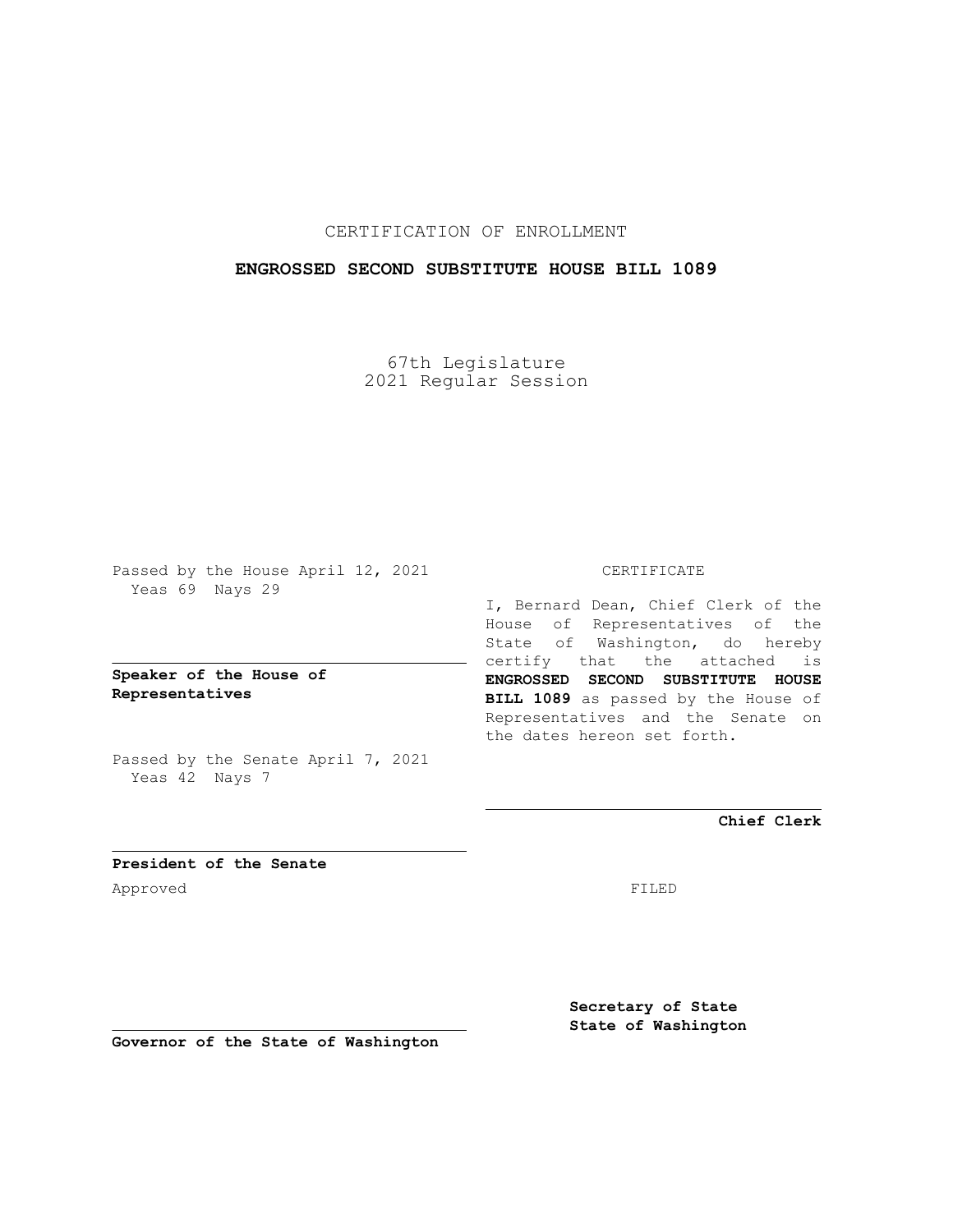### **ENGROSSED SECOND SUBSTITUTE HOUSE BILL 1089**

AS AMENDED BY THE SENATE

Passed Legislature - 2021 Regular Session

# **State of Washington 67th Legislature 2021 Regular Session**

**By** House Appropriations (originally sponsored by Representatives Ramos, Goodman, Leavitt, Slatter, Wylie, Bateman, Berry, Dolan, Ramel, Ortiz-Self, Senn, Peterson, Gregerson, Ryu, Valdez, Callan, Kloba, Hackney, Chopp, Duerr, Ormsby, Taylor, Bronoske, Fey, Lekanoff, Santos, Macri, J. Johnson, Frame, Orwall, and Pollet)

READ FIRST TIME 02/09/21.

1 AN ACT Relating to compliance audits of requirements relating to 2 peace officers and law enforcement agencies; adding new sections to 3 chapter 43.101 RCW; and creating a new section.

4 BE IT ENACTED BY THE LEGISLATURE OF THE STATE OF WASHINGTON:

5 NEW SECTION. **Sec. 1.** A new section is added to chapter 43.101 6 RCW to read as follows:

 (1) The office of the Washington state auditor is authorized to conduct a process compliance audit procedure and review of any deadly force investigation conducted pursuant to RCW 10.114.011. At the conclusion of every deadly force investigation, the state auditor shall determine whether the actions of the involved law enforcement agency, investigative body, and prosecutor's office are in compliance with RCW 10.114.011, chapter 43.--- RCW (the new chapter created in section 601 of Engrossed Substitute House Bill No. 1267), and all rules adopted pursuant to these provisions for the investigation and reporting of incidents involving the use of deadly force. A deadly force investigation is concluded once the involved prosecutor's office makes a charging decision and any resulting criminal case reaches disposition. Audit procedures under this section shall be 20 conducted in cooperation with the commission.